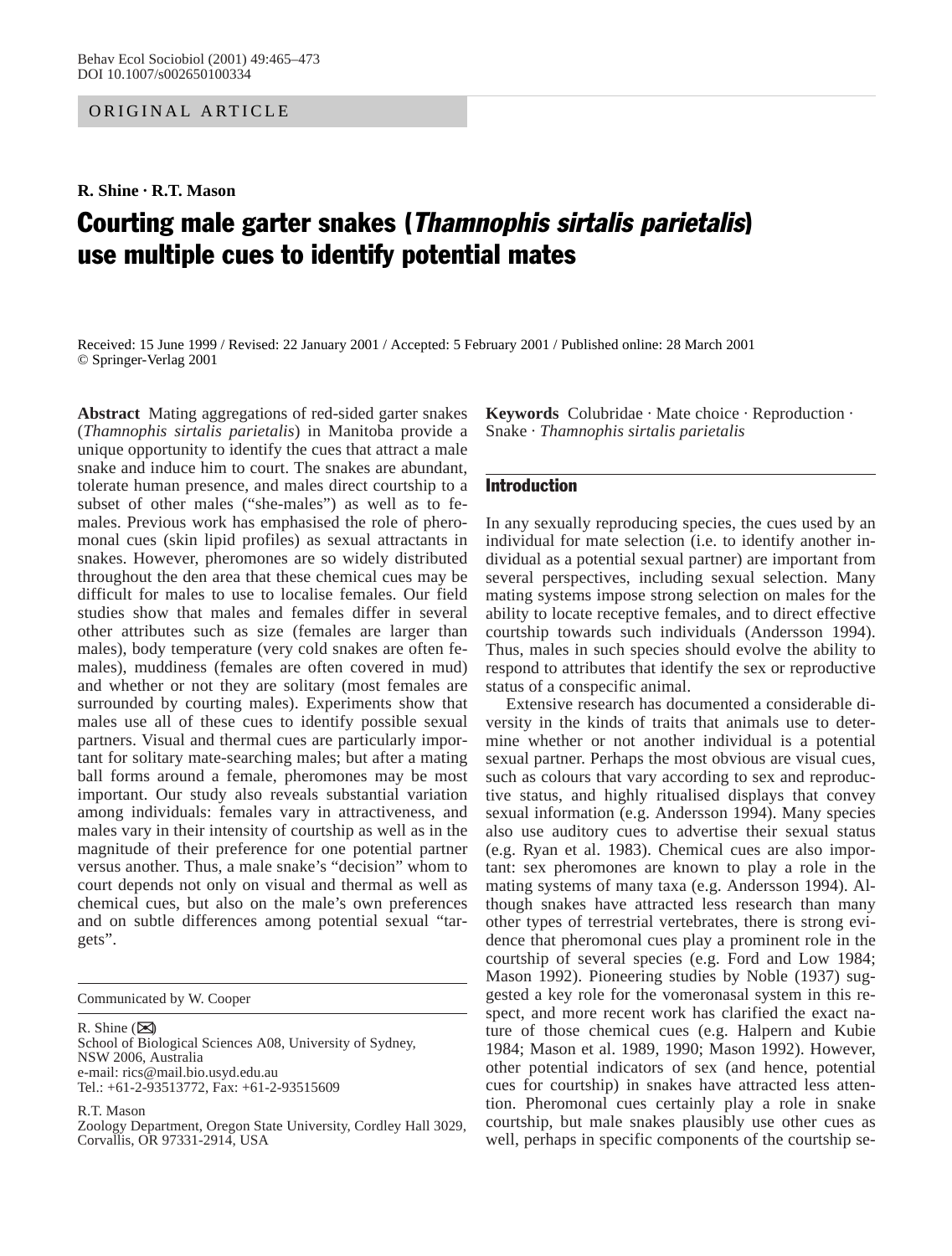quence. For example, several authors have speculated that male snakes may rely upon visual cues for the initial location of potential mates (Pisani 1976; Joy and Crews 1985; Gillingham 1987).

The scarcity of research on this topic undoubtedly reflects logistical constraints: most snakes are too scarce, and too easily disturbed, for quantitative studies on courtship behaviour. Mating aggregations of red-sided garter snakes (*Thamnophis sirtalis parietalis*) in southern Manitoba offer an exception to this situation (Gregory 1974, 1977; Gregory and Stewart 1975), and hence provide a unique opportunity to evaluate the mechanistic basis of mate attraction. This system has been extensively used to investigate the pheromonal aspects of courtship (Mason 1993). In the present paper, we look more broadly at the range of cues available to male garter snakes to distinguish conspecific females from males. The Manitoba garter snakes offer two additional advantages for such a study. First, a subset of males ("she-males") act as female mimics (Mason and Crews 1985). These animals have skin lipid profiles similar to those of females, and may thereby benefit by confusing rival males in mating balls (Mason and Crews 1985; Mason et al. 1987; Shine et al. 2000a, 2000b). The presence of two types of "courtship targets" in this system provides additional opportunities for us to clarify the basis of sexual attractivity. Second, the huge numbers of snakes (>20,000 per den: unpublished data) must result in the ground surface near the den becoming criss-crossed with pheromonal trails, reducing the ability of male snakes to localise any particular female. Under such circumstances, we might expect males to use other cues, as well as scent, to locate potential mates.

The paper is organised as follows. First, we examine the characteristics of a random sample of snakes collected around the dens, to identify traits that differ consistently between males and females (and "she-males"). Any such trait could potentially offer useful information to a male snake concerning the sex of another individual. Then we use simple experiments, either in the field or in outdoor arenas, to investigate whether or not male garter snakes actually use these potential cues. Our field experiments tested male snakes in two situations: either when they were solitary (searching for mates) or when they were part of "mating balls" centred around a female (and hence, were actively courting). Plausibly, the cues that a male uses may differ in these two circumstances. Last, we ask more detailed questions about the nature of individual variation within both females (are all adult females equally attractive to males?) and males [are all males equally vigorous in courtship, and do they all prefer the same kind of sexual "target" (e.g. female versus "she-male")?].

# Methods

Species and study area

quarry; see Mason and Crews 1985; Mason 1993; Shine et al. 2000a, 2000b for details). The snakes emerge from their overwinter dens in spring (April–May), and courtship and mating occur over this period before the snakes disperse to their summer ranges (e.g. Gregory 1974, 1977). Adult male snakes in this population average 45 cm snout-vent length (SVL), whereas adult females average 60 cm SVL. Males form large "mating balls" around the newly emerged females, with copulation occurring both within the den itself (a rock-lined depression) and on the surrounding grassland. Data in the present paper were gathered at the dens in May 1997, 1998 and 1999.

#### Attributes of he-males, she-males and females

To compare attributes of females, she-males and other males (hereafter referred to as "he-males") that might serve as cues for courtship, we surveyed snakes in courting groups both inside and outside the den. Groups were chosen randomly, but we attempted not to resample the same snakes. Given the numbers of snakes in this system, any such inadvertent resampling would have been rare. The snake's body temperature was determined with a quickreading cloacal thermometer, and the snake was then sexed (by tail shape and/or manual eversion of the hemipenes), measured (SVL), and weighed. She-males were recognised by their attractiveness to other males; we found these snakes by examining "mating balls" that did not contain females. Patterns for all behavioural variables were virtually identical for each year, so we have combined the data sets for most analyses.

#### Identification of cues that initiate courtship

To test whether or not males use particular cues to initiate courtship, we assessed attractivity of "target" snakes in a number of situations. The simplest technique took advantage of the fact that we could sit down in the grassland beside the den with dozens of courting snakes within arms length. Holding a snake by the tail, we slowly introduced it into one of these courting groups, or in front of a solitary male. Each "target" snake was tested six times in succession: three times against solitary males, and three times within a courting group. The order of testing was randomised. In each of the "courting group" trials, we assessed responses of three males within that group. Our criterion for including a male's response was that his head was close enough, while stationary, for him to have a reasonable opportunity to detect any cues emanating from the "target" snake. In practice, almost all males that encountered the "target" snake fulfilled this criterion, since most males stop and tongue-flick repeatedly as they move about in search of mates.

For each of the solitary males that encountered our "target" animal, we scored his intensity of courtship towards this animal on a four-point scale (modified from Whittier et al. 1985: 0=no interest, 1=elevated tongue-flick rate, 2=adpress chin, 3=align body with that of the target snake). In the case of the males in courting groups, we scored whether or not each male showed any interest (i.e. score>0) and the highest courtship intensity score exhibited by any of the three males within that trial. The work was done blind; the tester was not told which group the "target" snake belonged to.

We used this technique to assess the relative attractiveness of three types of potential "targets": females, she-males and other males. We also examined the effects of two variables that we could manipulate experimentally:

1. Body temperature. We collected he-males from courting groups in the morning. One group was cooled on ice to a mean body temperature (at the time of testing later that day) of  $5.6\pm3.3^{\circ}\text{C}$ ; the other group was not cooled, and averaged 29.8±2.7°C. Snakes from the two groups were offered in random order as potential "targets" for courtship. The "targets" were held immobile during the trials, so that greater movement by warmer snakes could not confound our results.

We studied red-sided garter snakes at large communal hibernacula in southern Manitoba (Chatfield Community Pasture and Inwood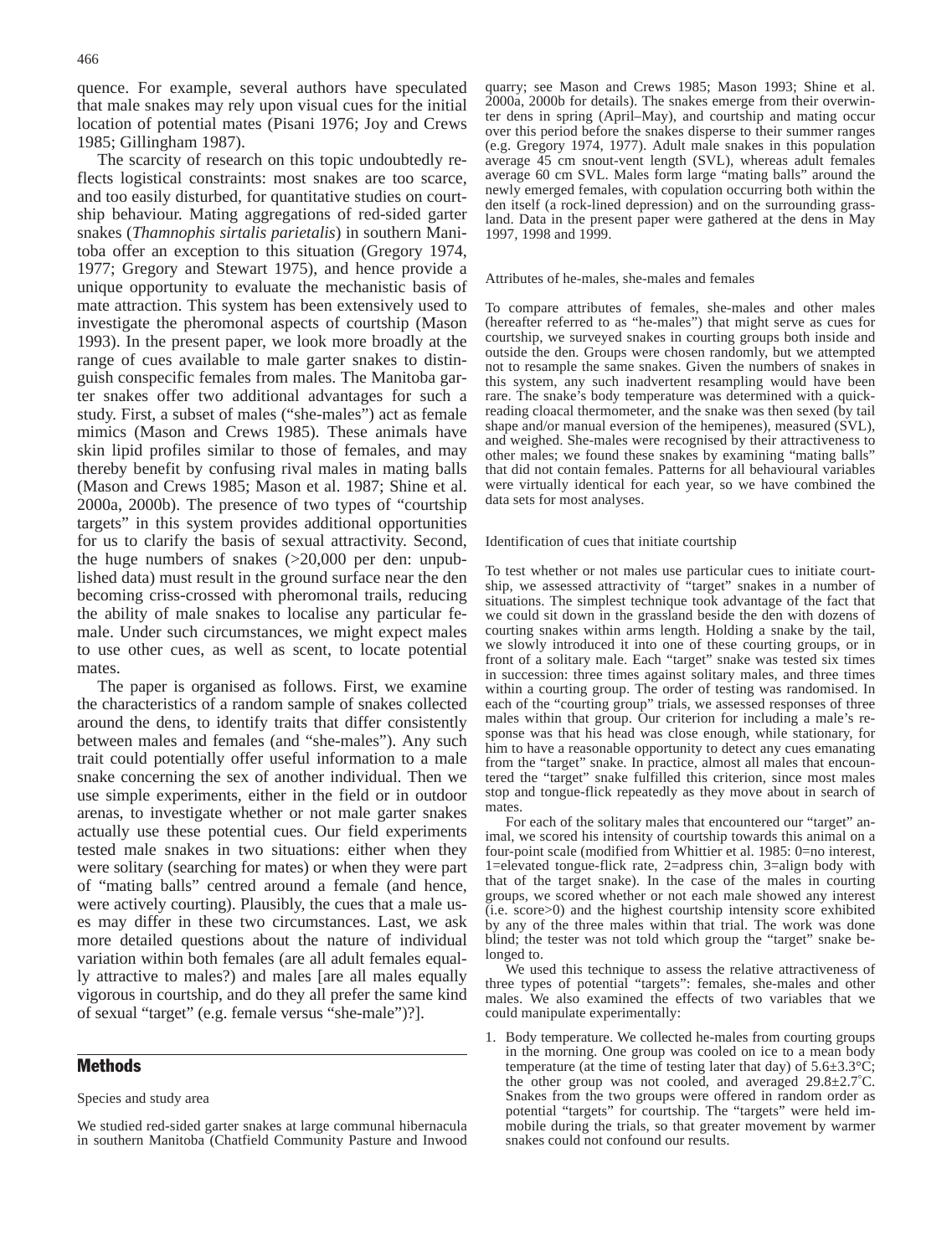2. Influence of mud on the body surface. To determine if male courtship was affected by whether the "target" was clean or muddy, we cleaned freshly collected snakes (by washing them in water, in a plastic bag) or dirtied them (by placing them inside a plastic bag with thick mud). In each case, the snake was dried with paper towel after it was washed or dirtied. Snakes that had been muddied had substantial mud adhering to their rugose dorsal scales after the treatment, and looked very much like the "naturally" muddy animals.

One other kind of test was conducted in the field. We took two large freshly dead female snakes (ca 70 cm SVL; cause of death unknown) that were found near the den. Such females attract courtship for at least 3 days after their death (personal observation). Each of these females was laid out dorsal surface uppermost approximately 50 cm from the nearest mate-searching male, and we recorded the number of males courting the dead female 15 s later. The trial was then terminated, and the female lifted up and placed elsewhere. In half the trials, the female was alone when placed on the ground. In the other half, she was accompanied by a single courting male (intentionally attracted to her, by placing the female very close to him). We could thus compare the effect of this male's presence on the number of other males that joined the courting aggregation within 15 s. The two sets of trials used different females, and were conducted at different places at different times

We also used open-topped outdoor arenas constructed of nylon fabric, 1.0×1.0 m wide×0.8 m high, to quantify influences on a "target" snake's attractiveness to males. The first of these tests involved the role of female body size. Two females (one large, one small) were placed in each arena, and then 20 males were added. At seven 15-min intervals, we recorded the number of males courting each female at that point in time. To analyse the data, we calculated the mean difference (across all seven time periods) for the number of males courting small versus large females for each enclosure, and compared this to an expected value of 0 under the null hypothesis of equal courtship regardless of female body size.

In a second set of trials, we used the arenas to quantify the intensity of attractiveness of different "target" snakes to different courting males, as measured by the intensity of the male's courtship response. Thus, we could determine whether the relative attractiveness of different females (or of females versus she-males) differed among individual males. To our knowledge, variation at this level has never been investigated among reptiles. To gather

**Table 1** Characteristics of male and female gartersnakes (*Thamnophis sirtalis parietalis*) and female mimics ("she-males"), at communal dens in southern Manitoba. The table provides mean values and associated SDs (in parentheses) for continuous variables, and proportions for categorical variables. See text for definitions. Tests for differences among the three types of snakes are contingency table analyses for categorical variables, and ANOVAs these data, we placed a single "target" snake (a he-male, a shemale, or a female with her cloaca taped to prevent copulation) in each of 24 arenas. Of the 12 he-males used, 6 were vigorously rubbed against females in an effort to transfer skin lipids (as might occur in the course of normal activities). Because this manipulation proved to affect neither a snake's behaviour nor his attractiveness to other males (Shine et al. 2000a), it does not affect any of the analyses in the current paper. We then added 6 males, one of which (the focal male) was paint-marked for recognition. We then scored the intensity of courtship by the focal male towards the "target" animal at 4-min intervals. The other males within the enclosure were not scored; they were simply present to ensure that the number of snakes was similar to those in many natural courting groups. After three replicate observations (i.e. 12 min), the "target" snake was moved to the next enclosure and the procedure repeated. Each "target" snake was used in all 24 arenas. We thus obtained a symmetrical data set whereby we could compare the intensity of courtship by 24 male snakes to 24 target stimuli.

We analyse these data both in terms of individual snakes (using identification numbers of each "test" and each "target" as factors in a two-way ANOVA), or in terms of general groupings (using "test" identification number and "target" category as factors). Thus, we can determine (1) whether or not individual males differ in their preferences (i.e. intensity of courtship) for different individuals within a given "target" group (either males or females), and (2) by treating individual "targets" as replicates within their sex, we can determine whether or not individual males differ in their relative intensity of courtship to males versus females. To examine this question we deleted the data for "rubbed males", because this is an artificial group.

Data in the text are reported as the mean±SD.

## **Results**

Attributes of he-males, she-males and females

Our survey data show that males and females differ in several respects (Table 1). For example, female garter snakes are much larger than males (in both length and mass), and are more frequently muddy. Post hoc Scheffé tests of the data in Table 1 show that males, females and

for continuous variables. ANOVAs are one-factor except for temperature, for which data were available from 2 years. The ANOVA for this trait thus includes year as well as sex (male/ female) as factors (she-males not included because no thermal data were available for this group in 1997); the interaction term was not significant so only the main effect of sex is shown. See text for results of post hoc comparisons

| Trait                                                                            | Males                  | "She-males"            | Females                | Test                             |
|----------------------------------------------------------------------------------|------------------------|------------------------|------------------------|----------------------------------|
| Mean snout-vent length (cm)                                                      | 45.3(4.0)<br>$(n=899)$ | 47.1(3.9)<br>$(n=143)$ | 55.9 (7.4)<br>$(n=91)$ | $F_{2,1130}$ =249.4, P<0.0001    |
| Mean body mass $(g)$                                                             | 30.8(8.2)<br>$(n=896)$ | 31.7(9.3)<br>$(n=143)$ | 76.5(33.5)<br>$(n=91)$ | $F_{2.1127} = 361.7, P < 0.0001$ |
| Mean body temperature $(^{\circ}C)$                                              |                        |                        |                        |                                  |
| 1997                                                                             | 16.9(4.6)              | $\qquad \qquad$        | 16.4(5.0)              |                                  |
| 1999                                                                             | 18.7(5.9)<br>$(n=878)$ | 16.3(3.0)<br>$(n=43)$  | 17.7(5.4)<br>$(n=243)$ | $F_{1,1117} = 3.99, P = 0.046$   |
| Proportion of mud-covered snakes                                                 | 0.17<br>$(n=587)$      | 0.90<br>$(n=52)$       | 0.75<br>$(n=44)$       | $\chi^2$ =192.1, 1 df, P<0.0001  |
| Number of other snakes courting the focal<br>snake in a 5-min observation period | 0.41(1.5)<br>$(n=17)$  | 16.5(13.0)<br>$(n=22)$ | 26.8(7.4)<br>$(n=14)$  | $F_{2.50} = 32.2, P < 0.0001$    |
|                                                                                  |                        |                        |                        |                                  |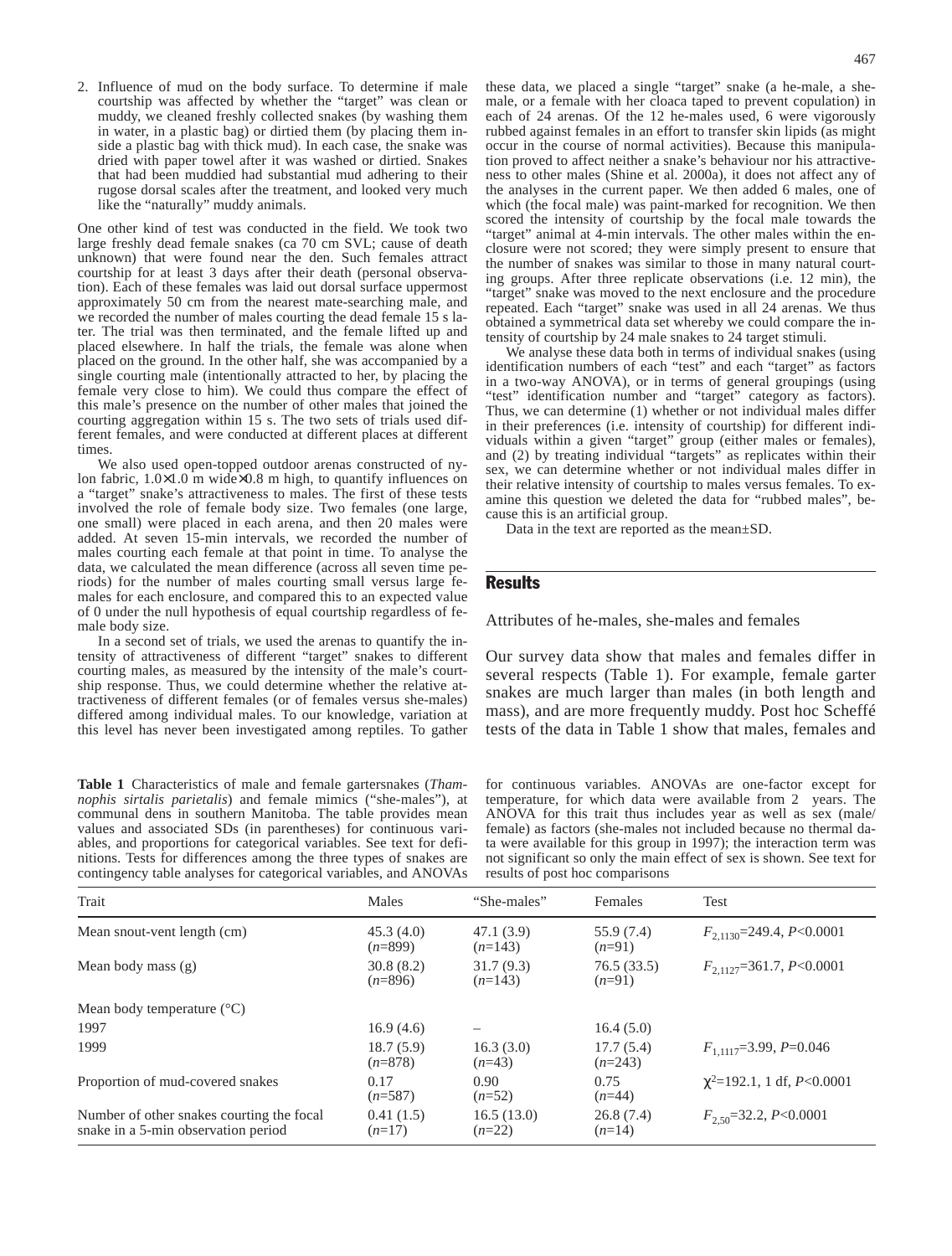

**Fig. 1** Body (cloacal) temperatures of free-ranging garter snakes. Mean body temperatures did not differ between the sexes (see text), but the frequency distributions show that a higher proportion of very cool snakes were females

she-males differed significantly from each other in average SVL (*P*<0.001 in each comparison) and that females were heavier than either males or she-males (*P*<0.001). She-males and he-males did not differ significantly from each other in mean body mass (Scheffé *P*>0.05). The proportion of snakes that were covered in mud was lower for he-males than for either she-males  $(χ²=140.99, 1 df, P<0.0001)$  or females  $(χ²=79.23, 1 df,$ *P*<0.0001), but the proportion of mud-covered animals was similar in she-males and females ( $\chi^2$ =3.03, 1 *df*, *P*=0.082). Females are also the target of intense courtship by large numbers of males. Most females are constantly surrounded by a writhing ball of suitors, whereas males were not. She-males were intermediate in this respect (Table 1; Scheffé post hoc tests show that each group differed from the other two at *P*<0.003). Females exhibited slightly lower mean body temperatures than did males (note that the ANOVA reported in Table 1 is based only on he-males and females, because no thermal data for she-males were available in 1 of the 2 years). Many of the coldest animals were females (Fig. 1). Thus, low temperature may give a cue as to the snake's gender.

Our data are more limited with respect to she-males, mainly because these animals are morphologically similar to other males (Mason and Crews 1985), and thus can only be identified on the basis of their sexual attractiveness to other males. Our data confirm the similarity between she-males and he-males in overall body size, but



**Fig. 2a,b** Responses of free-ranging male garter snakes to "target" snakes of different types. We measured responses of males either when they were part of courting groups (*group*) or when they were solitary (*lone*). These animals were presented either with a female snake, a she-male (i.e. a male with female-like skin lipids) or a he-male (a male with male-specific skin lipids). The response of the males depended upon the type of stimulus and the context in which it was presented. Histograms show means and associated SDs. **a** The proportion of tested males that responded to the stimulus. **b** The mean response intensity on a four-point scale (see text for further explanation)

also show that she-males were consistently muddier than other males (Table 1).

What is the relative attractiveness of he-males, she-males and females?

Males responded strongly and reliably to females, at intermediate intensity to she-males, and virtually not at all to he-males (Fig. 2). Interestingly, the responses of solitary males differed from those of males in courting groups: solitary males were more likely to respond (albeit at a low level of intensity) to other males, but less likely to respond vigorously to she-males. Statistical analysis using two-factor ANOVA confirmed the significance of these patterns. For the proportion of males responding to the "target" snake, the ANOVA revealed a significant effect of "target" type  $(F_{2,90} = 52.18, P < 0.0001)$  and a difference in response between solitary versus grouped snakes  $(F_{1,90} = 7.70, P < 0.01)$ . There was no significant interaction between these two effects  $(F_{2,90}=1.37, P=0.26)$ . Post hoc Scheffé tests confirmed that the proportion of males responding to the stimulus differed significantly (*P*<0.0003) in all comparisons (females elicited more responses than either she-males or he-males, and shemales elicited more responses than he-males).

468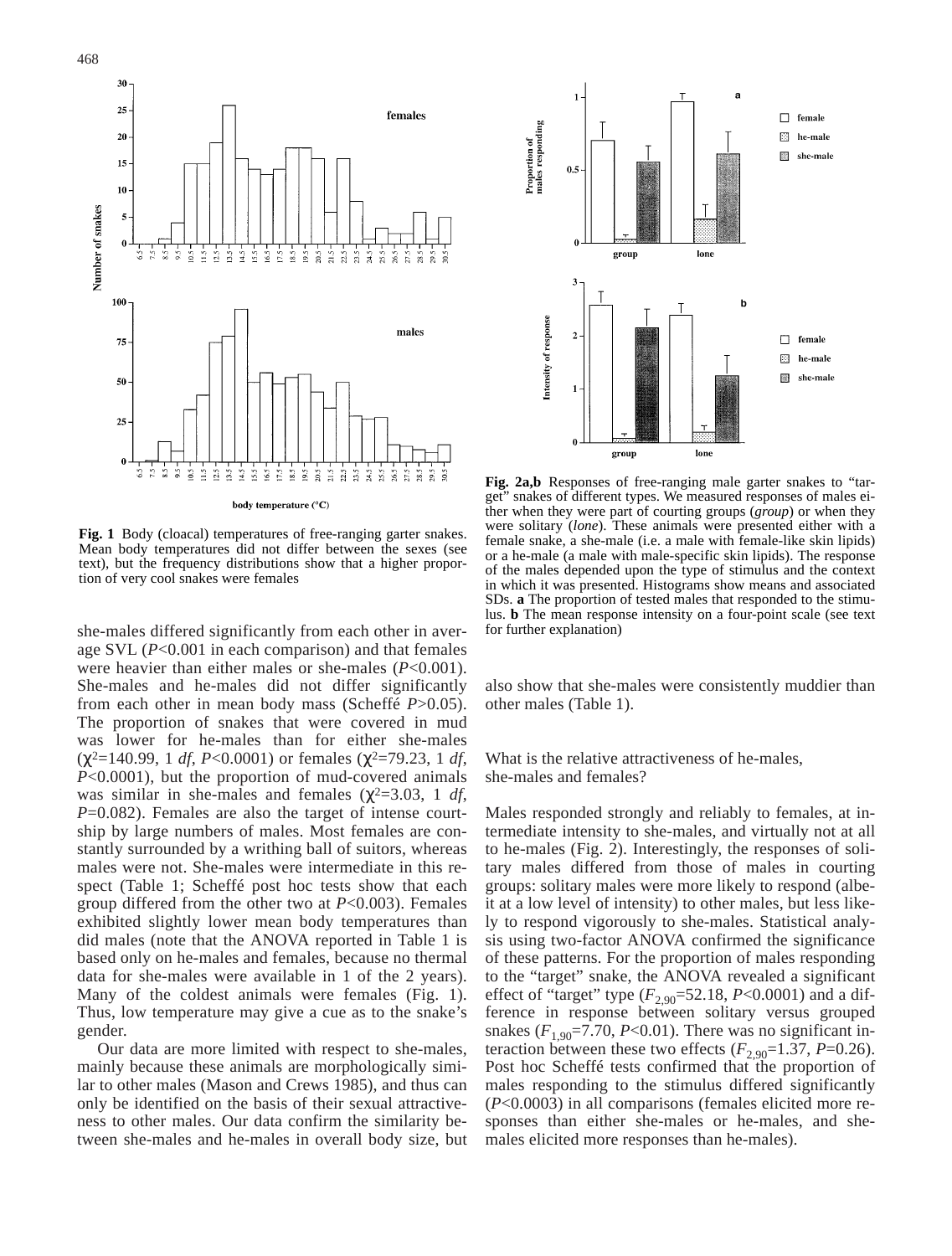The mean intensity of response was also affected by the "target" type  $(F_{2,90} = 76.85, P < 0.0001)$  and whether the responding males were solitary versus in a group  $(F_{1,90}=5.14, P<0.03)$ . However, the interaction between these two factors was also significant  $(F_{2,90}=5.21,$ *P*<0.01; see Fig. 2). Lone males and group males responded with similar intensity to females  $(F_{1,22}=1.41)$ ,  $P=0.25$ ) and he-males ( $F_{1,22}=2.05$ ,  $P=0.17$ ), but group males responded more intensely to she-males  $(F_{1,22}=12.33)$ , *P*=0.001). Thus, although the group males responded less intensely to he-males than to either females or shemales (Scheffé test, *P*<0.0001), their responses to females and she-males were not significantly different (Scheffé test, *P*=0.19). In contrast, all post hoc comparisons were significant for the analysis on response intensity of solitary males: females attracted more intense responses than did either she-males or he-males, and shemales attracted more intense responses than did he-males (all *P*<0.0001 with Scheffé tests). These analyses show that a male garter snake can consistently distinguish between he-males, she-males and females, but his relative intensity of courtship towards each of these types of "target" depends on whether he is mate-searching alone, or is part of a courting group.

## Are males attracted to colder snakes?

Because the coldest snakes are often females (Fig. 1, Table 1), males might use the body temperature of a snake as a cue to its sex. To test this proposition, we compared responses of courting males to warm versus experimentally cooled he-males. This treatment strongly affected the responses of solitary males, and exerted a smaller (but still significant) effect on males in courting groups. Males directed more courtship towards cold males, as predicted (Fig. 3; for the proportion of males responding to the "target" snake: effect of "target" type  $F_{1,50}$ =18.801, *P*<0.0001; effect of solitary versus group *F*1,50=13.99, *P*<0.001; interaction *F*1,50=9.23, *P*<0.005; for the mean intensity of response: effect of "target" type  $F_{1,50}=11.61$ , *P*<0.002; effect of solitary versus group *F*1,50=1.00, *P*=0.33; interaction *F*1,50=1.00, *P*=0.33). Cooler "targets" attracted a significantly higher proportion of responses from lone males  $(F_{1,25}=15.66,$ *P*<0.001). However, the proportion of group males that responded was not significantly greater to "cool" than to "warm" targets ( $F_{1,25}$ =3.20, *P*=0.09).

### Are males attracted to dirtier snakes?

The presence of mud strongly influenced the amount of courtship directed towards the "target" animals, in the predicted direction. The attractiveness of females, shemales and he-males was increased by mud (Fig. 4).

We analysed these data separately for each type of "target" snake, using a two-factor ANOVA in each case. These analyses revealed significant effects of treatment



**Fig. 3a,b** Responses of free-ranging male garter snakes to other males that had been either cooled or kept hot. Males responded more strongly to cold "targets", especially if the snakes being tested were not already part of a courting group. Histograms show means and associated SDs

on the attractiveness of female snakes (for the proportion of males responding to the "target" snake: effect of clean versus dirty  $F_{1,30}$ =0.20,  $P$ =0.66; effect of solitary versus group  $F_{1,30}$ =4.14, *P*=0.051; interaction  $F_{1,30}$ =5.76, *P*<0.03; for the mean intensity of response: effect of clean versus dirty  $F_{1,30}$ =9.90, *P*<0.005; effect of solitary versus group  $F_{1,30}$ =10.35,  $P$ <0.005; interaction  $F_{1,30}$ =3.84, *P*=0.059; see Fig. 4a,b). To clarify these effects, we conducted separate one-factor ANOVAs on data for group versus lone males. A muddy "target" female was more attractive than a clean "target" for lone males (for proportion of males responding  $F_{1,15}=6.68$ ,  $P<0.03$ ; for intensity of response  $F_{1,15}$ =13.20,  $P$ <0.003). In contrast, the responses of group males were not significantly affected by the muddiness of the "target" (for proportion of males responding  $F_{1,15}=1.37$ ,  $P=0.26$ ; for intensity of response  $F_{1,15}=0.70, P=0.42$ .

The proportion of she-males courted (Fig. 4c) did not differ for muddy versus clean "targets" (effect of clean versus dirty  $F_{1.56}$ =2.16, *P*=0.15; effect of solitary versus group  $F_{1,56}=0.03$ ,  $P=0.86$ ; interaction  $F_{1,56}=0.54$ , *P*=0.47). However, dirty she-males were courted more intensely than were clean ones (Fig. 4d;  $F_{1.56}$ =4.79, *P*<0.04) and group males courted them more intensely than did solitary males  $(F_{1,56}=13.95, P<0.005)$ . The interaction term was not significant  $(F_{1.56}=0.15, P=0.70)$ .

He-males that were muddy were also more attractive than were clean he-males (for the proportion of males responding to the "target" snake: effect of clean versus dirty  $F_{1,26}$ =7.50, *P*<0.02; effect of solitary versus group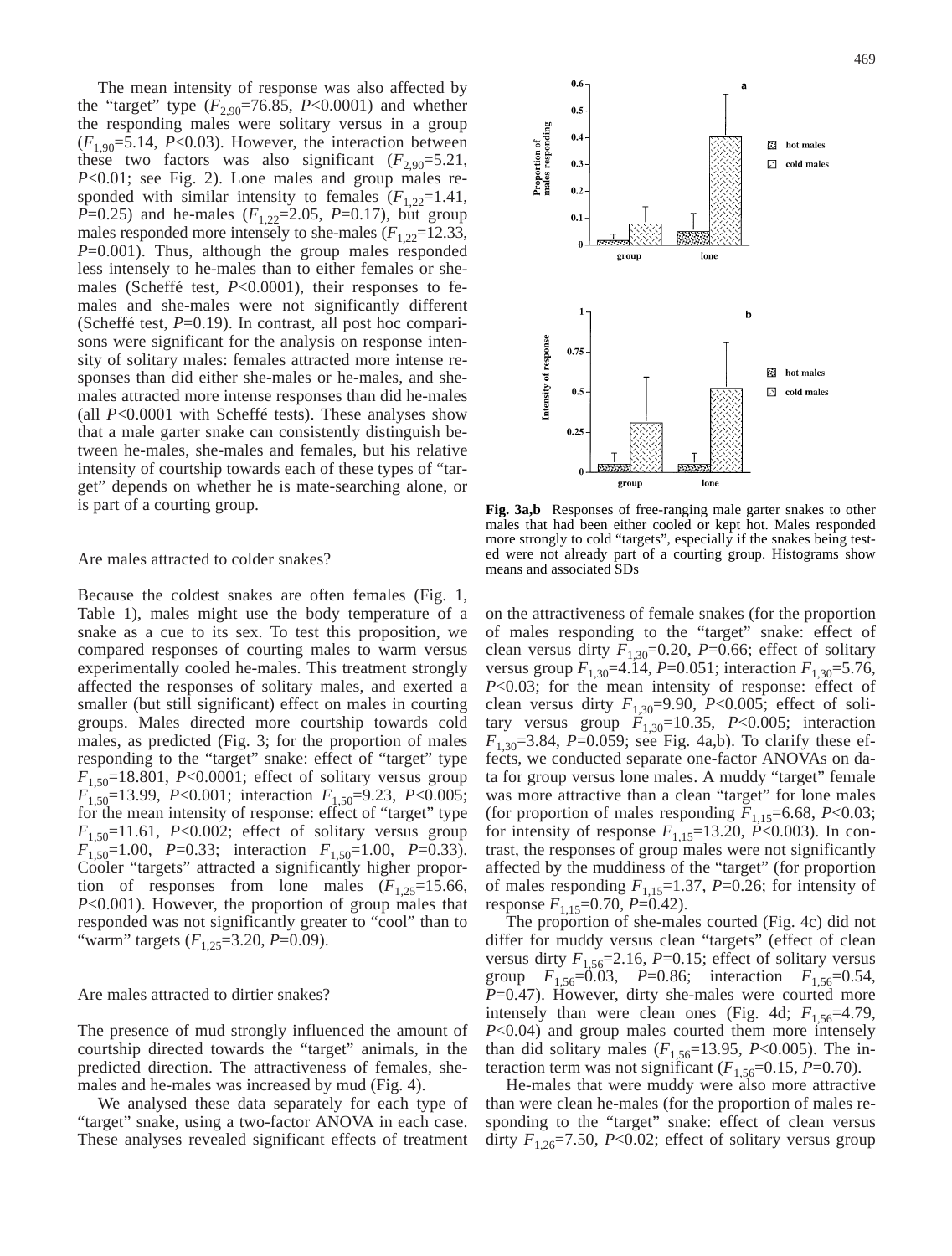**Fig. 4a–f** Responses of freeranging male garter snakes to conspecifics that we experimentally cleaned or dirtied (i.e. covered in mud). Because females and she-males (i.e. female-mimics) were often mud covered already, the manipulation involved cleaning them. He-males (i.e. other males) were usually not muddy, so the manipulation involved dirtying them. We quantified responses of both males in courting groups, and solitary males. Histograms show means and associated SDs



*F*1,26=14.91, *P*<0.001; interaction *F*1,26=2.53, *P*=0.12; for the mean intensity of response: effect of clean versus dirty  $F_{1,26}$ =7.50, *P*<0.02; effect of solitary versus group *F*<sub>1,26</sub>=3,14, *P*=0,09; interaction *F*<sub>1,26</sub>=0,03, *P*=0,87; see Fig. 4e,f).

Are males attracted to courtship by other males?

In the first set of trials, the number of additional males courting the female after 15 s averaged 1.71 (SD=1.74, *n*=21) for the "solitary female" treatment, and 3.06 (SD=1.63, *n*=18) for the "courted female" treatment; this difference was statistically significant  $(F_{1,37}=6.13,$ *P*<0.02). In the second set of trials (with a different female), the analogous values were 0.47 (SD=0.64, *n*=15) versus 1.40 (SD=1.06, *n*=15; *F*1,28=8.58, *P*<0.007). Thus, males use the courtship activity of other males as a cue to the presence of females.

Are males attracted to larger snakes?

The "large" females in our arenas were substantially bigger than their counterparts (means±SD SVLs of 68.5 $\pm$ 4.80 vs 53.7 $\pm$ 3.66 cm; masses of 119.4 $\pm$ 22.91 vs 56.7 $\pm$ 10.09 g). Larger females attracted more courtship, with 2 to 4 more males (of the total of 20 per enclosure) usually courting the larger female than the smaller one. The bias towards more courtship to the larger female was highly significant (based on mean numbers per enclosure to avoid pseudoreplication, mean±SD of difference in numbers of males courting small vs large female=2.80±1.58, against a null of 0; 21 df, *t*=8.31, *P*<0.0001).

Are all females (or males) equally attractive to courting males?

Individual males differed in the relative intensity of their courtship response to different "targets". First, we use two-factor ANOVA where the factors are the identification number of the courting male and of the "target", and restrict analysis to female "targets" only. Individual males differed significantly in their overall intensity of courtship  $(F_{23,288}=6.86, P<0.0001)$ , females differed significantly in their overall attractiveness  $(F_{5,288}=21.24,$ *P*<0.0001), and males differed in terms of which females they found most attractive (interaction  $F_{115,288}=2.73$ , *P*<0.0001). The same analysis restricted to responses to male "targets" yielded the same general result: again, males differed in their intensity of courtship  $(F_{23,864}=2.19, P<0.002)$ , "target" males differed in their attractiveness  $(F_{17,864}=1.76, P<0.03)$ , and males differed in terms of which other males they found most attractive (interaction  $F_{391,864}$ =1.93, *P*<0.0001). The same result held true if we deleted the "rubbed males" from the data set. These analyses thus indicate that there is substantial individual variation in attractiveness, courtship intensity, and the courting snake's "preferences" for particular "target" individuals.

Do courting males differ in their "sexual preferences"?

A two-factor ANOVA with "test" snake identification number and "target" sex as factors reveals highly significant individual variation both in courtship intensity and in sexual preference. Unsurprisingly, females attracted more intense courtship than males  $(F_{1,384}=560.59)$ , *P*<0.0001) and the males differed significantly in their overall intensity of courtship  $(F_{23,384}=4.21, P<0.0001)$ . More interesting, however, is the significant interaction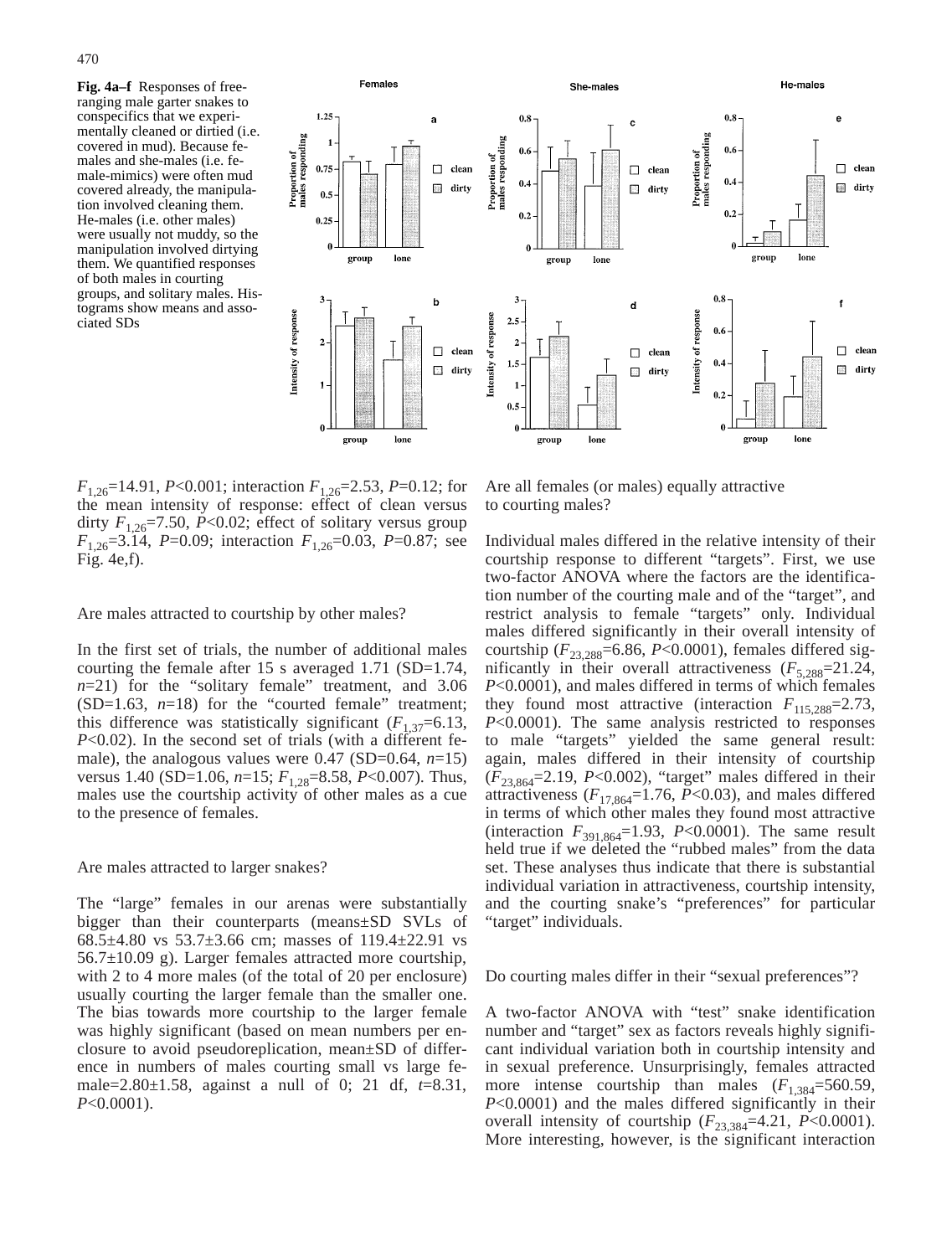term  $(F_{23,384}=4.08, P<0.0001)$ , showing that the degree to which males preferred female rather than male "targets" differed significantly among the courting males.

## **Discussion**

Male red-sided garter snakes use a complex array of cues to assess the sex and reproductive status of other snakes that they encounter during the mating season. Although previous research has focussed strongly on pheromonal cues, our study suggests that these chemical traits are only one component of the information that males use to locate potential mates. Importantly, context determines the relative importance of different cues, as shown by significant differences between lone and grouped males in their courtship responses to cues such as the sex, body temperature and muddiness of "target" individuals. Our data also reveal considerable individual variation in both attractiveness and preference within the superficially chaotic mating assemblages of these small snakes.

Several of the patterns that we have documented fit well with other data on this species' ecology. For example, females attain much larger body sizes than conspecific males in most or all garter snake populations (e.g. Fitch 1981; Rossman et al. 1996). The sex differences in muddiness and temperature (Table 1, Fig. 1) reflect the fact that females disperse from the dens soon after emergence, whereas males tend to remain in the den vicinity for much longer (e.g. Gregory 1974; Gregory and Stewart 1975; Shine et al., 2001). Both sexes are typically dirty when they first emerge from hibernation (personal observation); their bodies are coated in mud from the burrows in which they have spent the winter. The mud on the males' bodies brushes away as they move through dew-soaked grass.

The sex difference in body temperature also reflects time since emergence; both sexes generally remain relatively cool for a day or two after emerging, by which time the females have begun to disperse (Shine et al. 2000a). She-males are also often recently emerged animals (Shine et al. 2000a, 2000b). A similarly left-skewed distribution of body temperatures in females, but not males, has been reported in a previous study of *T. sirtalis* (Gibson and Falls 1979).

Although our experiments demonstrate that several cues are important for mate location, we cannot be sure of which sensory modalities are involved in each case. For example, muddiness might attract males (Fig. 4) visually, or because the mud itself has a distinctive aroma, or because it masks the scent of other chemicals in the integument. Similarly, larger females might be more attractive either visually or because they produce more or different pheromones. Heightened attractiveness of actively courted females, and of larger more fecund females, has been documented in previous studies (e.g. Hawley and Aleksiuk 1975; Luiselli 1996). The same ambiguity about cues exists for attraction to male court-

ship (probably visual cues, but possibly airborne scents), or to colder snakes (probably thermal cues, but possibly mediated via scent also). We conclude that males use multiple cues to locate prospective mates. Indeed, male garter snakes likely use most or all of the available sexspecific cues (i.e. all traits that consistently distinguish males from females) in mate location. This reliance upon multiple cues may be particularly important in a large den, where the scent-trails of thousands of females may provide a confusing sensory environment for a matesearching male. The sensory basis of mate discrimination in this situation remains to be demonstrated, but appears to involve visual and thermal, as well as pheromonal, cues.

Our experiments suggest the possibility that solitary males may rely to a significant degree upon visual and thermal cues (Figs. 2, 3 and 4), whereas males already in mating balls may be most highly attuned to pheromonal cues. We base this interpretation on the results that: (1) she-males (which mimic females pheromonally and in muddiness but not in terms of body size) tended to be more attractive to group males than to lone males (Fig. 2); (2) cold snakes attracted great interest from lone males, but less from group males (Fig. 3), and (3) changing a snake's appearance (by cleaning or dirtying it) had more effect on its attractiveness to lone males than to group males (Fig. 4).

Although ours is the first empirical study on nonpheromonal cues for mate recognition in snakes, previous authors have speculated that male garter snakes might use visual as well as chemical cues to locate females (e.g. Pisani 1976; Joy and Crews 1985). Visually mediated mate location also fits with the observation that when few females are available, male garter snakes typically remain motionless, with their heads held well above the ground, and move rapidly towards any disturbance (personal observation). More generally, intuition suggests that mate-searching males could benefit by taking advantage of any cue that predicts the sex and reproductive status of another snake. Thus, we might expect intense sexual selection for the recognition and use of such cues. The same line of argument applies to any other situation in which animals benefit by accurate location or direction-finding. For example, studies on migratory animals frequently discover that such organisms take advantage of a diverse array of cues for effective navigation (Dingle 1980). This often involves considerable redundancy in the cues used (e.g. Mazeroll and Montgomery 1998). Similarly, natricine snakes rely on visual as well as chemical cues while foraging (Chizsar et al. 1981; Drummond 1985; Heinen 1994, 1995).

Males that use a variety of cues to locate mates may benefit not only from the additional information they can use, but also from the fact that different sensory modalities operate effectively over different distances. For example, snake sex pheromones are large molecules that do not disperse through the air (Mason 1992). Thus, they are useful only for short-range communication. Airborne odors and visual cues (such as a conspecific's body size,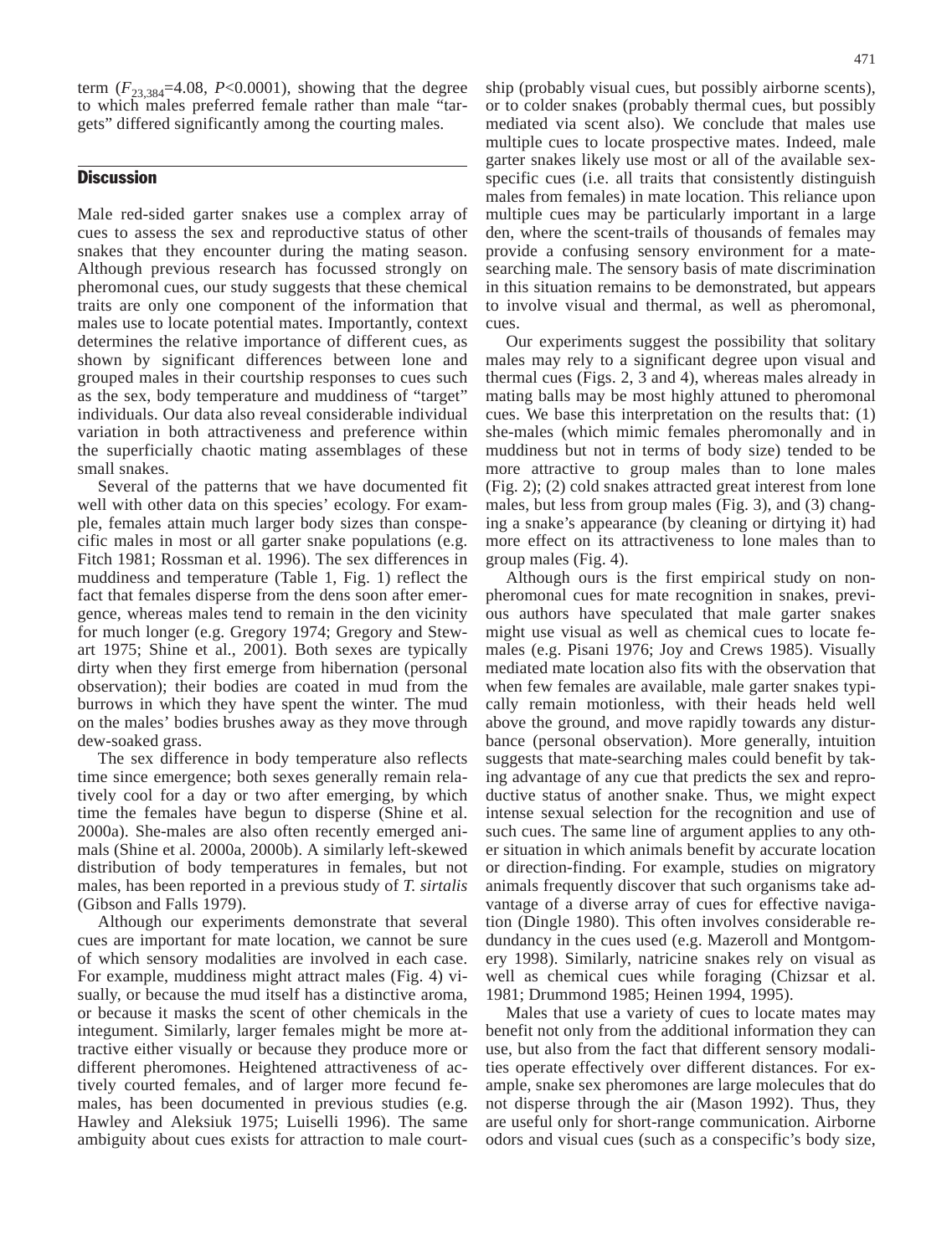or the occurrence of courtship by other males) could enable a male to locate a female over a much greater distance. An additional advantage to using thermal cues might be that cooler female garter snakes may accept copulations after a briefer period of courtship (Gartska et al. 1982).

The alternative cues available to male snakes also differ in their reliability. For example, visual and thermal cues may often be unreliable: some large, cold snakes are actually males, and some of the actively courted animals are she-males. Pheromones provide the most reliable information as to sex and status, and this might cause them to assume greatest importance within mating balls.

Overall, one of the strongest results to emerge from our study is the subtlety and complexity of the system. At first sight, the massive mating aggregations of redsided garter snakes in Manitoba appear to be extraordinarily chaotic, with males dashing about frantically and attempting to court any other snake that they encounter. The reality is far more complex. Not only do the males use a wide range of cues to locate females, but the emphasis they place on particular cues shifts as they move from initial location to active courtship. Similarly, the arena trials reveal significant differences among individual males in terms of their degree of preference for different sexes, and for individuals within those sexes. Part of this variation may also reflect differences in the non-target members of each courting group and/or be linked to the relative body sizes of the participants: courtship and mating tend to be size assortative in the Manitoba garter snakes (Shine et al. 2000b). Such differences among individuals in the cues that elicit courtship are probably widespread among animals, but have not been documented previously among reptiles.

**Acknowledgements** We thank Dave Roberts (Manitoba Department of Natural Resources) for logistical support, and the residents of Chatfield (especially Al and Gerry Johnson) for help and encouragement. M. Elphick, P. Harlow, M. LeMaster, I. Moore and K. Vanning assisted with data collection, and comments on the manuscript were provided by T. Madsen and W. Cooper. Financial support was provided by the Australian Research Council (to R.S.), and by a National Science Foundation National Young Investigator Award (IBN-9357245), and the Whitehall Foundation (W95-04) to R.T.M. Research was conducted under the authority of Oregon State University Institutional Animal Care and Use Committee Protocol No. LAR-1848B. All research was conducted in accord with the U.S. Public Health Service 'Policy on Humane Care and Use of Laboratory Animals' and the National Institutes of Health 'Guide to the Care and Use of Laboratory Animals'.

## References

- Andersson M (1994) Sexual selection. Princeton University Press. Princeton, NJ
- Chiszar D, Taylor SV, Radcliffe CW, Smith HM, O'Connell B (1981) Effects of chemical and visual stimuli upon chemosensory searching by garter snakes and rattlesnakes. J Herpetol 15:415–424
- Dingle H (1980) Ecology and evolution of migration. In: Gauthreaux SAJ (ed) Animal migration, orientation and navigation. Academic Press, New York, pp 1–103
- Drummond H (1985) The role of vision in the predatory behaviour of natricine snakes. Anim Behav 33:206–215
- Fitch HS (1981) Sexual size differences in reptiles. Misc Publ Mus Nat His Univ Kans 70:1–72
- Ford NB, Low JR (1984) Sex pheromone source location by garter snakes: a mechanism for detection of direction in nonvolatile trails. J Chem Ecol 10:1193–1199
- Gartska WR, Camazine B, Crews D (1982) Interactions of behaviour and physiology during the annual reproductive cycle of the red-sided garter snake (*Thamnophis sirtalis parietalis*). Herpetologica 38:104–123
- Gibson R, Falls JB (1979) Thermal biology of the common garter snake *Thamnophis sirtalis* (L.). 1. Temporal variation, environmental effects and sex differences. Oecologia 43:79–97
- Gillingham JC (1987) Social behavior. In: Seigel RA, Collins JT, Novak SS (eds) Snakes: ecology and evolutionary biology. McGraw-Hill, New York, pp 184–209
- Gregory PT (1974) Patterns of spring emergence of the red-sided garter snake (*Thamnophis sirtalis parietalis*) in the Interlake region of Manitoba. Can J Zool 52:1063–1069
- Gregory PT (1977) Life-history parameters of the red-sided garter snake (*Thamnophis sirtalis parietalis*) in an extreme environment, the Interlake region of Manitoba. Nat Mus Can Publ Zool 13:1–44
- Gregory PT, Stewart KW (1975) Long-distance dispersal and feeding strategy of the red-sided garter snake (*Thamnophis sirtalis parietalis*) in the Interlake of Manitoba. Can J Zool 53:238–245
- Halpern M, Kubie JL (1984) The role of the ophidian vomeronasal system in species-typical behavior. Trends Neurosci 7:472– 477
- Hawley AWL, Aleksiuk M (1975) Thermal regulation of spring mating behavior in the red-sided garter snake (*Thamnophis sirtalis parietalis*). Can J Zool 53:768–776
- Heinen JT (1994) Antipredator behavior of newly metamorphosed American toads (*Bufo a*. *americanus*), and mechanisms of hunting by eastern garter snakes (*Thamnophis s*. *sirtalis*). Herpetologica 50:137–145
- Heinen JT (1995) Predator cues and prey responses: a test using eastern garter snakes (*Thamnophis s*. *sirtalis*) and American toads (*Bufo a*. *americanus*). Copeia 1995:738–741
- Joy JE, Crews D (1985) Social dynamics of group courtship behavior in male red-sided garter snakes (*Thamnophis sirtalis parietalis*). J Comp Psychol 99:145–149
- Luiselli L (1996) Individual success in mating balls of the grass snake, *Natrix natrix*: size is important. J Zool [Lond] 239:731– 740
- Mason RT (1992) Reptilian pheromones. In: Gans C, Crews D (eds) Biology of the reptilia, vol 18. Hormones, brains and behavior. University of Chicago Press, Chicago, pp 114–228
- Mason RT (1993) Chemical ecology of the red-sided garter snake, *Thamnophis sirtalis parietalis*. Brain Behav Evol 41:261–268
- Mason RT, Crews D (1985) Female mimicry in garter snakes. Nature 316:59–60
- Mason RT, Chinn JW, Crews D (1987) Sex and seasonal differences in the skin lipids of garter snakes. Comp Biochem Physiol 87B:999–1003
- Mason RT, Fales HM, Jones TH, Pannell LK, Chinn JW, Crews D (1989) Sex pheromones in snakes. Science 245:290–293
- Mason RT, Jones TH, Fales HM, Pannell LK, Crews D (1990) Characterization, synthesis, and behavioral responses to sex attractiveness pheromones of red-sided garter snakes (*Thamnophis sirtalis parietalis*). J Chem Ecol 16:2353–2369
- Mazeroll AI, Montgomery WL (1998) Daily migrations of a coral reef fish in the Red Sea (Gulf of Aqaba, Israel): initiation and orientation. Copeia 1998:893–905
- Noble GK (1937) The sense organs involved in the courtship of *Storeria*, *Thamnophis*, and other snakes. Bull Am Mus Nat Hist 73:673–725